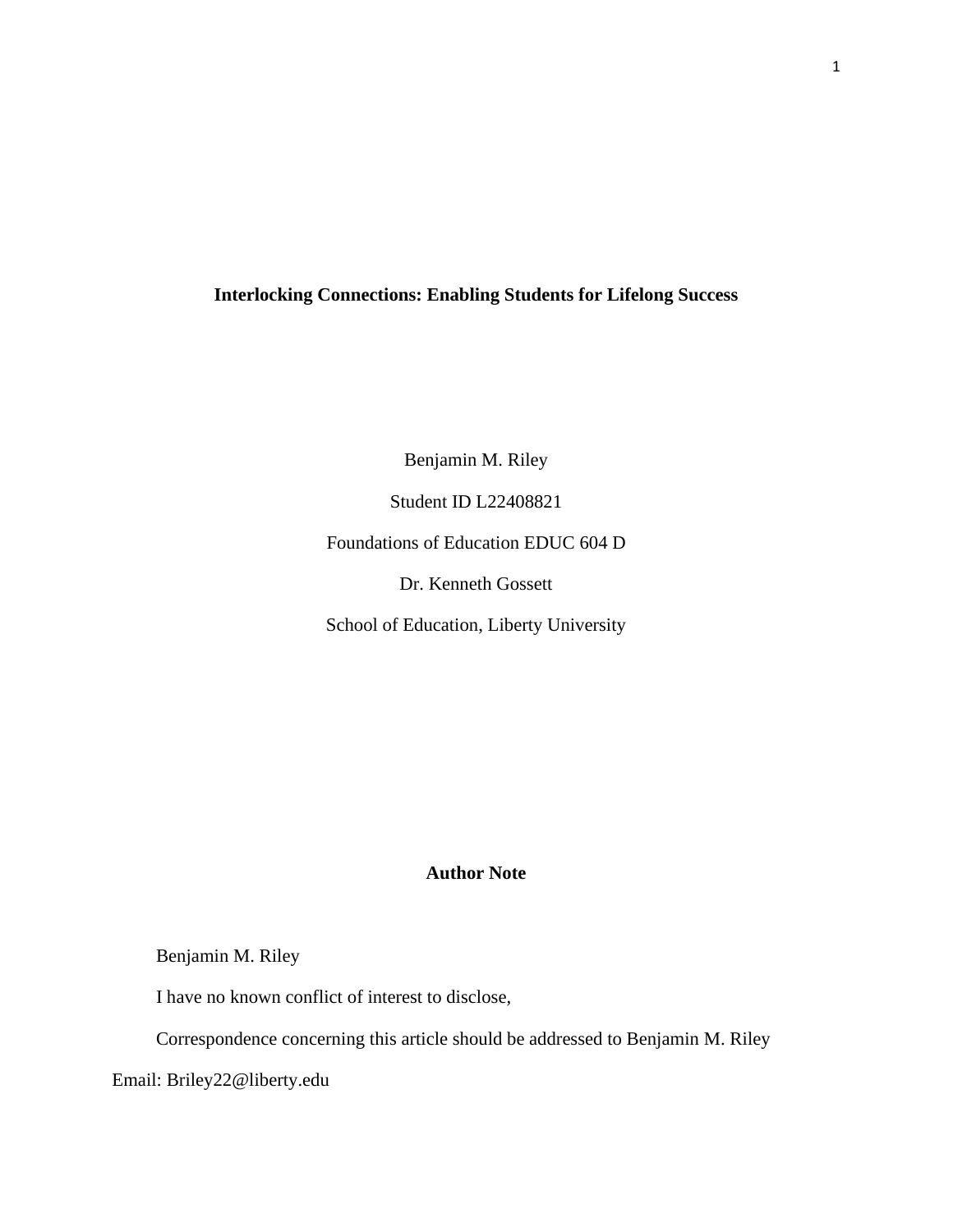### **Abstract**

Regardless of their ability or disability, every child is entitled to a meaningful and productive educational experience that enables lifelong success. Educators are responsible for providing students of varying abilities the tools needed to not only succeed in school but also their careers and life experiences. This includes not only academic knowledge, but also proficiency in practical life skills, and moral accountability.

When I think of interlocking connections, my mind is immediately drawn to visions of Lego blocks being put together. When you open a Lego kit there are hundreds of pieces and one instruction manual. You can put pieces together, but without the instructions, it would be very difficult to produce the intended result. Each piece is connected to build the masterpiece. Educators have the responsibility to put the interlocking pieces together to shape the attitudes and minds of students to help them pursue excellence in their careers and lives. Regardless of their ability or disability, every child is entitled to a meaningful and productive educational experience that enables lifelong success.

### **Philosophy of Education**

It is my utmost goal as a teacher to make a lasting impact on students. I strive to teach them to not only succeed in the classroom but in life as they blossom into young men and women and make a lasting impact on their communities. As an educator, I not only teach to instill knowledge about reading, writing, arithmetic, and history, but also to teach the morals required to become good citizens that contribute and make the communities in which they live a better place. Students learn the standards of ethical behavior by rewarding and reinforcing positive behavior and the behaviors that exemplify what they feel to be right and wrong. (Ornstein, et al.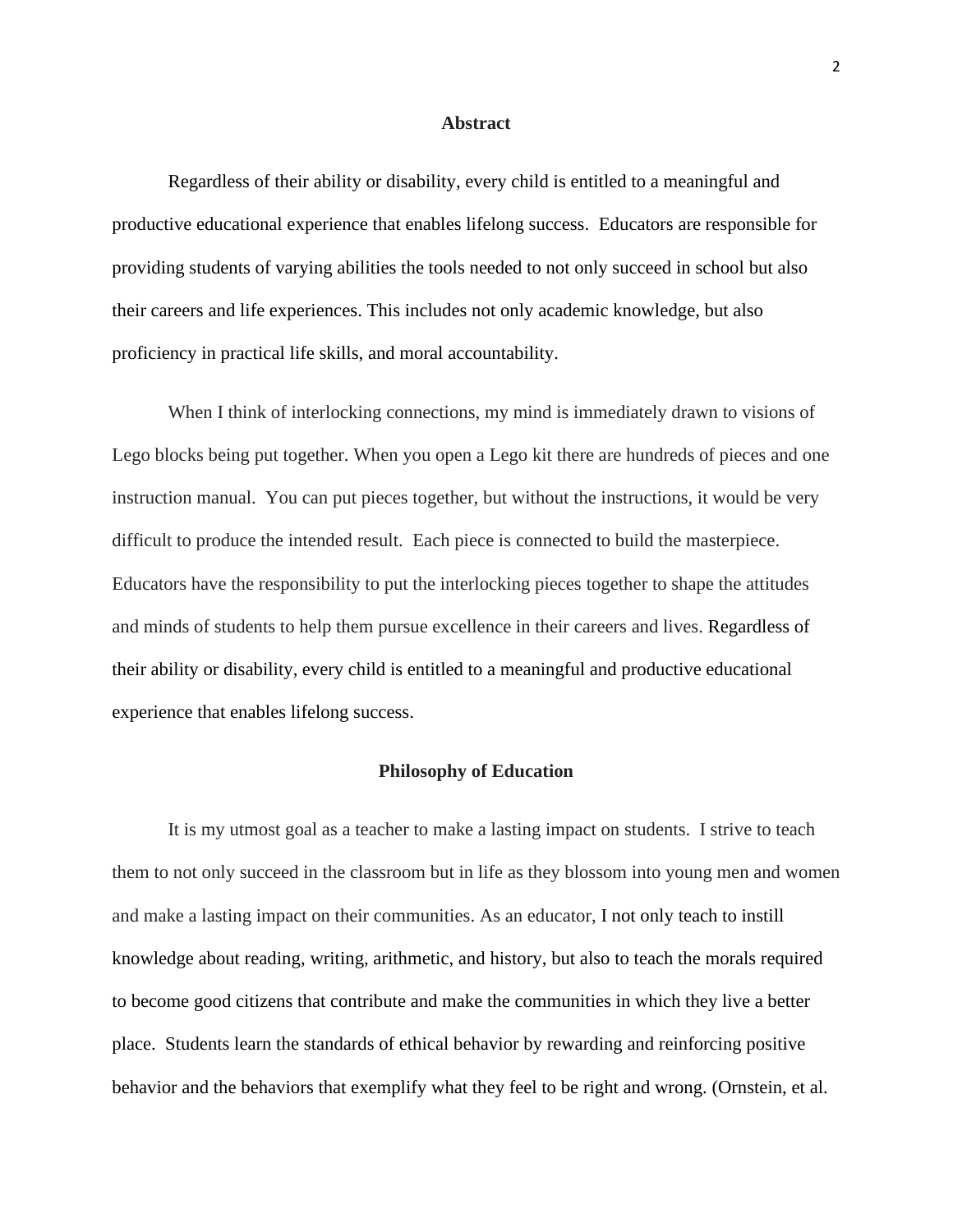2017) This axiology is dependent on the values the teacher instills. As a Christian teacher, I attribute my axiology to the morals and values that are found in the Bible. When I try to develop a philosophy that is outside of the authority of the Bible, it is like trying to develop the idea of light without the concept of the sun. (Bartlett, 2007) Philippians 2:13 says "For it is God who works in you to will and to act in order to fulfill his good purpose." (New International Version Bible, 2011)

I believe along with William Bagley a leading essentialist professor that the lifelong success of students is achieved when schools provide all students with the skills and knowledge needed to function in a democratic society, and that when schools fail to provide this, it puts the students and society as a whole in jeopardy. (Ornstein, et al. 2017) In addition to the essential skills taught in the curriculum, I believe we need to hold to our culture's great and lasting ideals. The morals found in the Bible for which we are to live, are paramount to the lifelong success of students. As evidenced in idealism I believe that teachers should help each student regardless of ability to achieve their fullest individual potential, not just a statistical average. Standardization in schools does not go along with Plato's vision of students achieving individual, moral, and intellectual excellence.

## **Professional Practice**

Teachers should use the highest quality of educational practices while reflecting the values and expectations that inspire others to do great things. Our society is drastically changing to reflect what is perceived as sociological views based on the narrative that is surrounding us. That narrative says that you can choose your destiny, your truths, and even your gender. As a Christian, I know that our destiny is one of two places Heaven or Hell. I know that God is truth and that Satan comes to steal, kill, and destroy. When we create our truths, we take God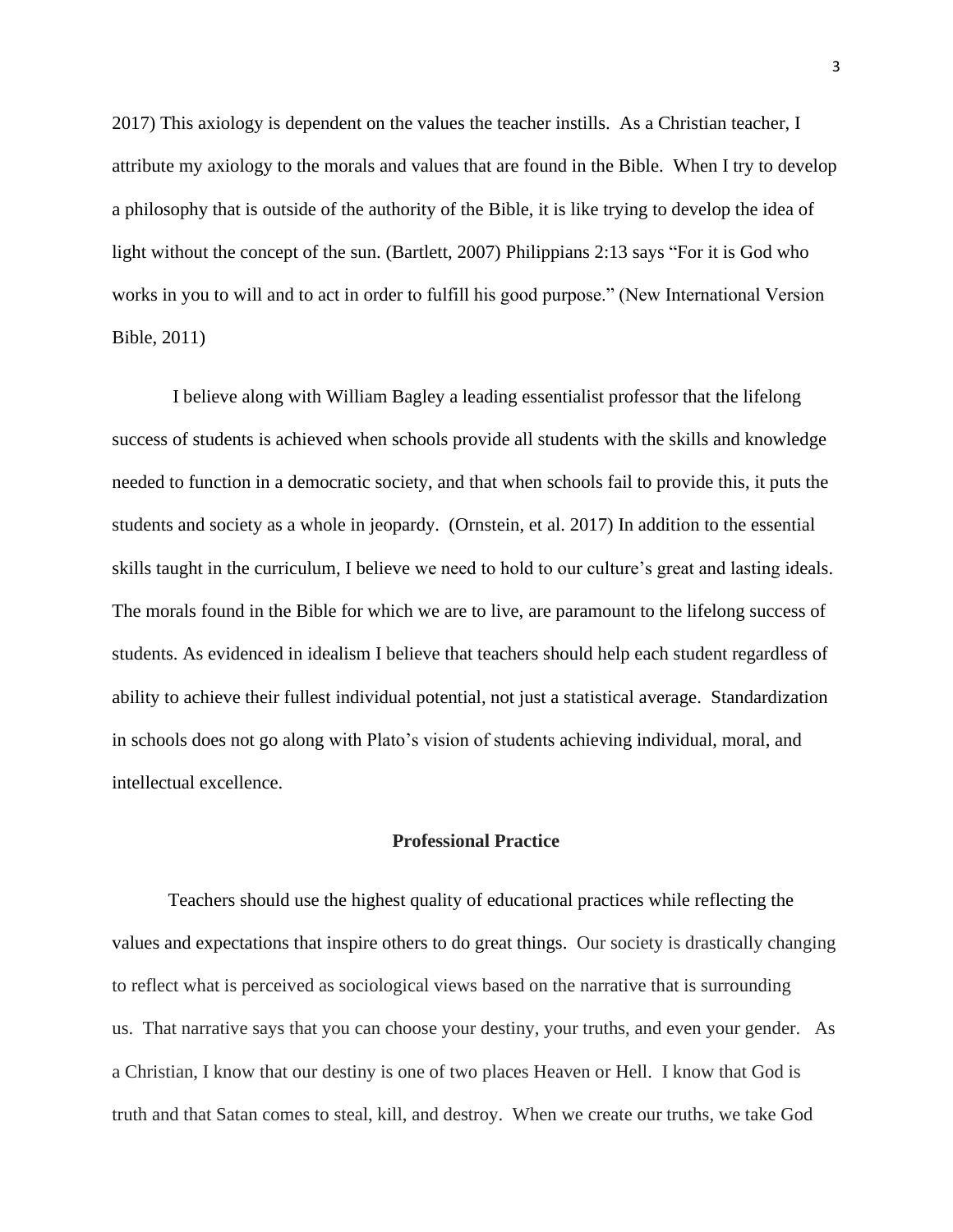completely out of the picture. I would have to argue then that our professional practice should emphasize truth and values that are certain. My rationale would then be found in Colossians 2:8 which states "See to it that no one takes you captive through hollow and deceptive philosophy, which depends on human tradition and the elemental spiritual forces of this world rather than on Christ." (New International Version Bible 2011) To build the interconnecting pieces of students' lives, we cannot exclude the instruction book that is the Bible. The moral truths and functional framework of how to be successful in life according to God's plan are found only in the Bible. Even Abington School District v. Schempp, the court case that most people interpret as taking the Bible out of schools, ultimately read, "It certainly may be said that the Bible should be studied for its literary and historic qualities. (School Dist. of Abington Tp. v. Schempp, 374 U.S. 203 (1963) As a Christian I know that these historic qualities are the truths that are the building blocks for how we should live, and throughout history, those truths have helped to transform millions of lives.

#### **Educator-Learned Relationships**

Building relationships is another step in the building process. Just as Lego blocks must fit together in a pre-designed order to achieve the desired outcome, our learned relationships as educators must be constructed to fit the needs of students. The role of the teacher and student has been long debated regarding progressive and essentialism, however education pioneers such as Pestalozzi, Froebel, and Montessori all believed in students learning progressively and learning early. This belief I most align myself with, knowing that children need early intervention, and they need to learn in such a way that the child is being developed and not just the academic mind. When we learn to problem solve, have an appreciation for the artistic side, and have a hands-on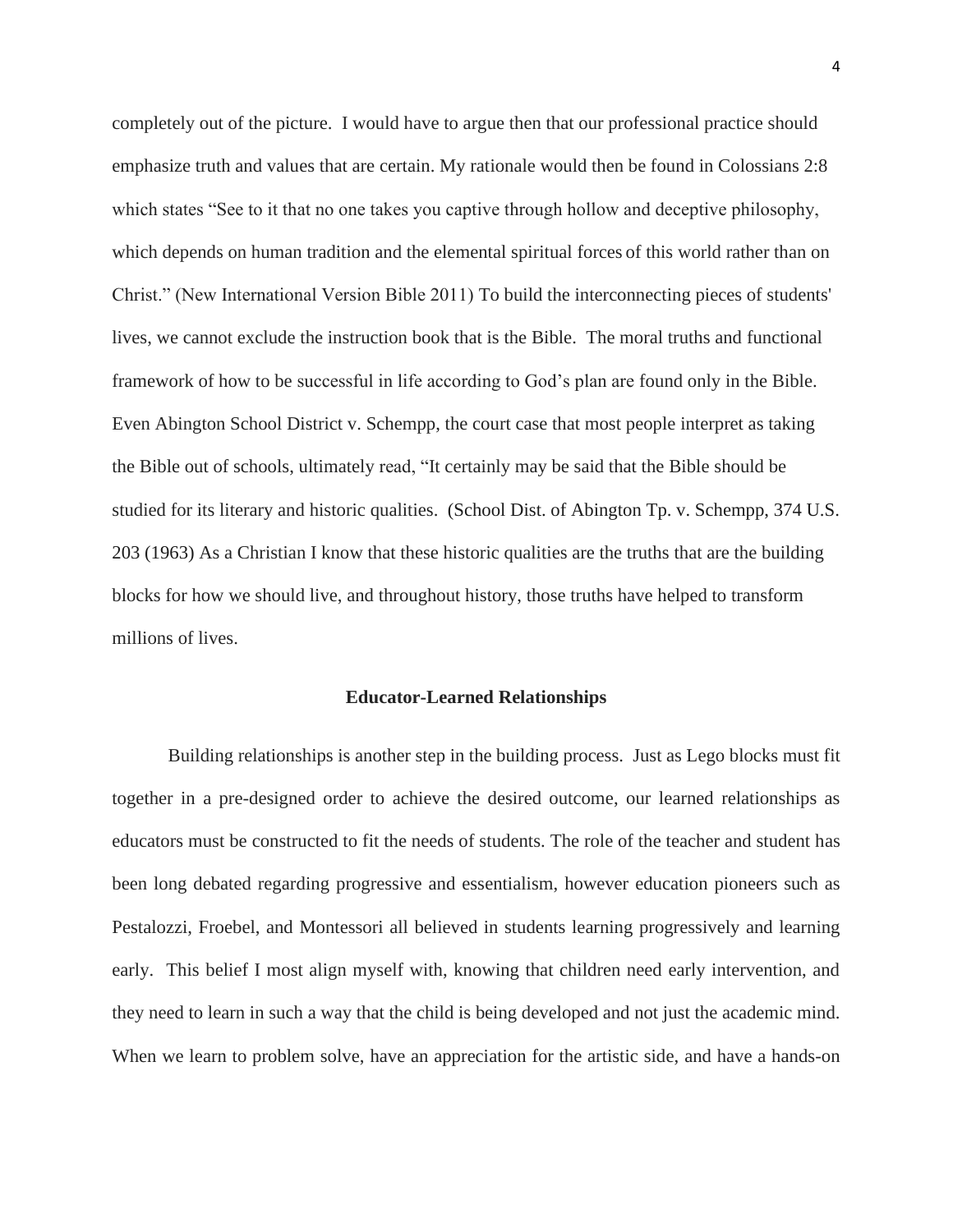approach to learning, I believe the blocks so to say come together to form the masterpiece that God created us to be.

### **Diversity**

Diversity is especially prevalent in the context of special educational needs. I think too often we only refer to diversity in the context of race or socioeconomic status. In special education, the very title IEP (individualized educational plan) reflects the diverse needs of special education students. An IEP must be treated as it is intended to be a plan of action to help that one student not only succeed in the academic classroom, but also in social skills, interpersonal relationships, career planning, and post-secondary educational opportunities. Some argue that even though education is considered to be a moral enterprise, the area of special education sees its share of ethical dilemmas and moral problems. (Symes 2015) Such problems include the lack of success, appropriate support, and educational opportunities due to the cost of adequately supporting students with special needs. When resources are provided, the gap is bridged resulting inequitable participation for all students. Students have very diverse needs and teachers need to immerse themselves in professional development to be able to address and meet the diverse needs of their students. Diverse practices concerning disability are often addressed in inclusive educational models and planning, but the discussions surrounding the educational needs of these students do not reach further than the classroom in many instances. (Reindal, 2021) Educators need to not only develop strategies to help the diverse needs learner to pass a class by supplying appropriate accommodations and modifications but also intentionally developing the person to be a functional contributing member of the community who is taught self-advocacy with mutual dignity and respect exhibited from teachers and students. This is the masterpiece we desire to help learn and grow, who God has wonderfully made in His image.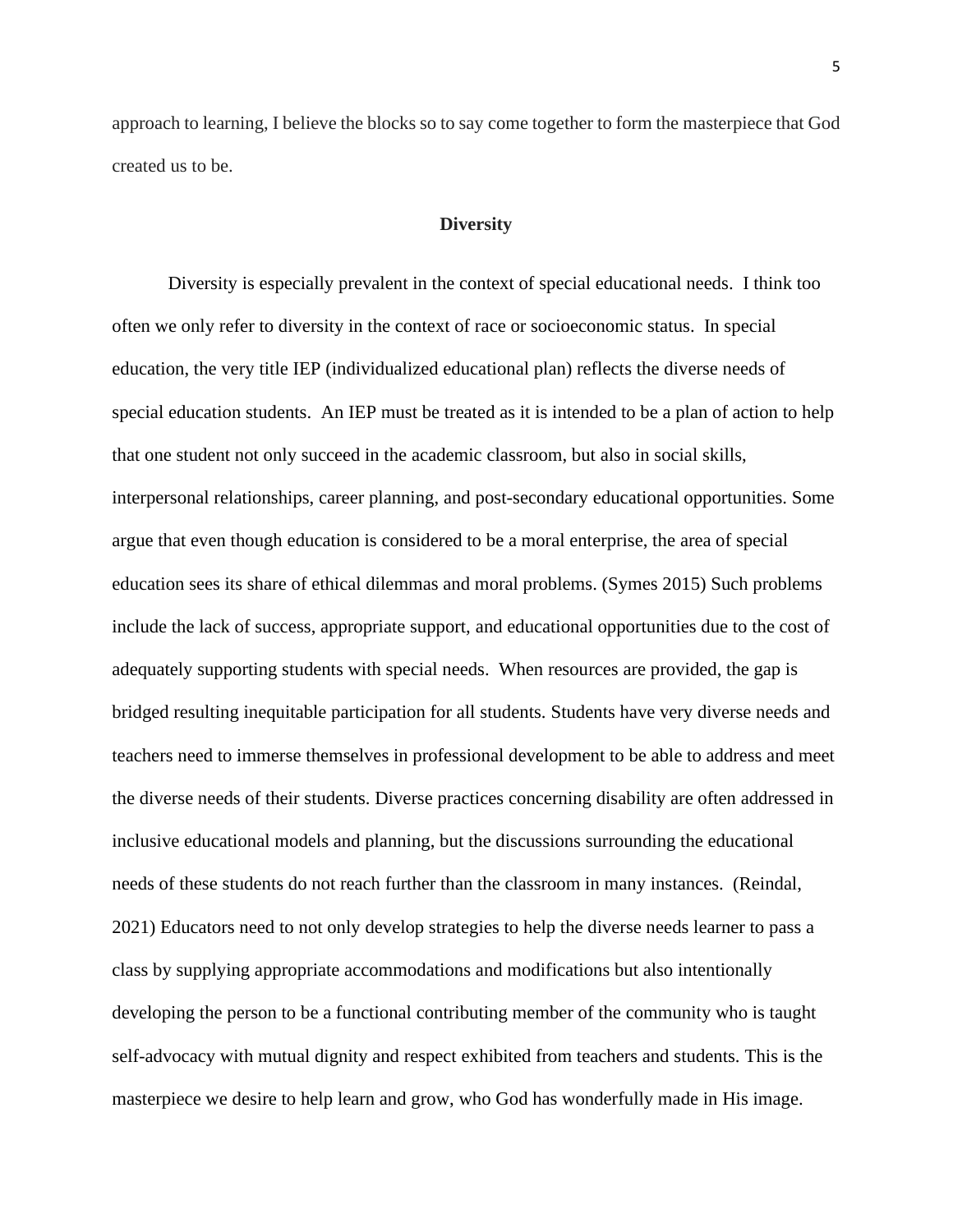#### **Classroom Management Philosophy**

Classroom management is the structure that must be in place for learning to take place. Research has shown that those teachers who are the most effective use many techniques to develop productive classroom climates resulting in the motivation of students. (Ornstein et al., 2017) A student in a properly managed classroom knows what is expected of them, they know how to receive help. Positive behavior should be rewarded to avoid constant negative discipline techniques. An effective classroom must also utilize varying ways of presenting material to keep students interested and to engage students of varying learning styles. Mutual respect needs to be shown between the students and the teacher, and this is accomplished through the use of social contracts. A social contract is created by the students as the expectations and rules that a class should follow. This works most effectively when the students can create this contract and specify the norms for the class themselves. This activity is done by the students with the teacher only facilitating the activity. After the contract is created the class signs it and it is placed in an area where it can be seen by the class. Positive behavior rewards are also very productive, especially in the self-contained special education classroom. As part of an individual educational plan, these rewards are most effective when they are unique to a student.

## **Conclusion**

As educators, we have a mandate to teach children to become all that God wants them to be. We must put the pieces together one at a time, following the blueprint, but at the same time, engaging them in the process, through progressive measures to instill a love for learning and practical application of life skills that allow students to become more productive members of society. Students from every race, socioeconomic background, and intellectual ability should have equal access to learn and grow in an environment that stimulates their minds. Regardless of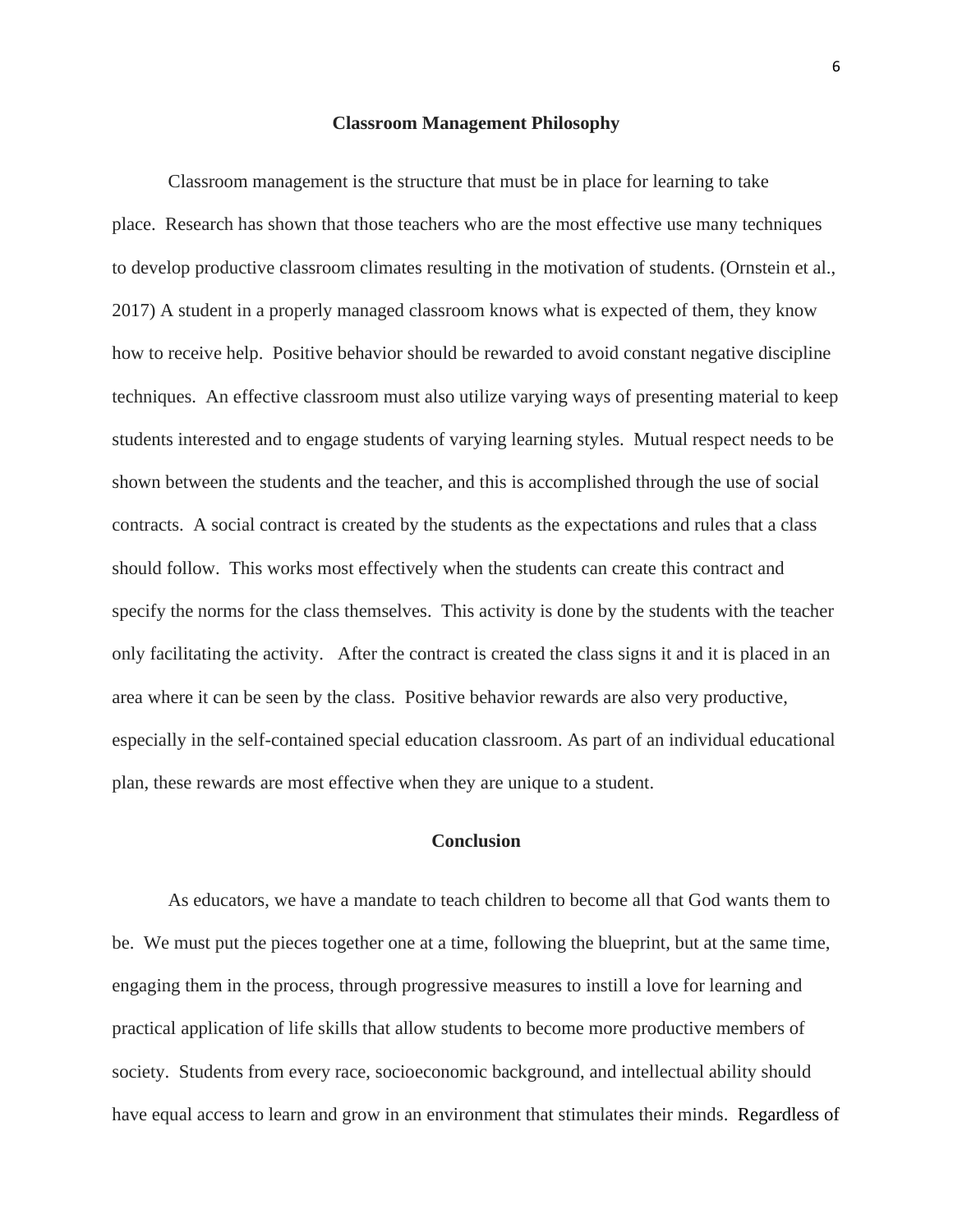their ability or disability, every child is entitled to a meaningful and productive educational experience that enables lifelong success.